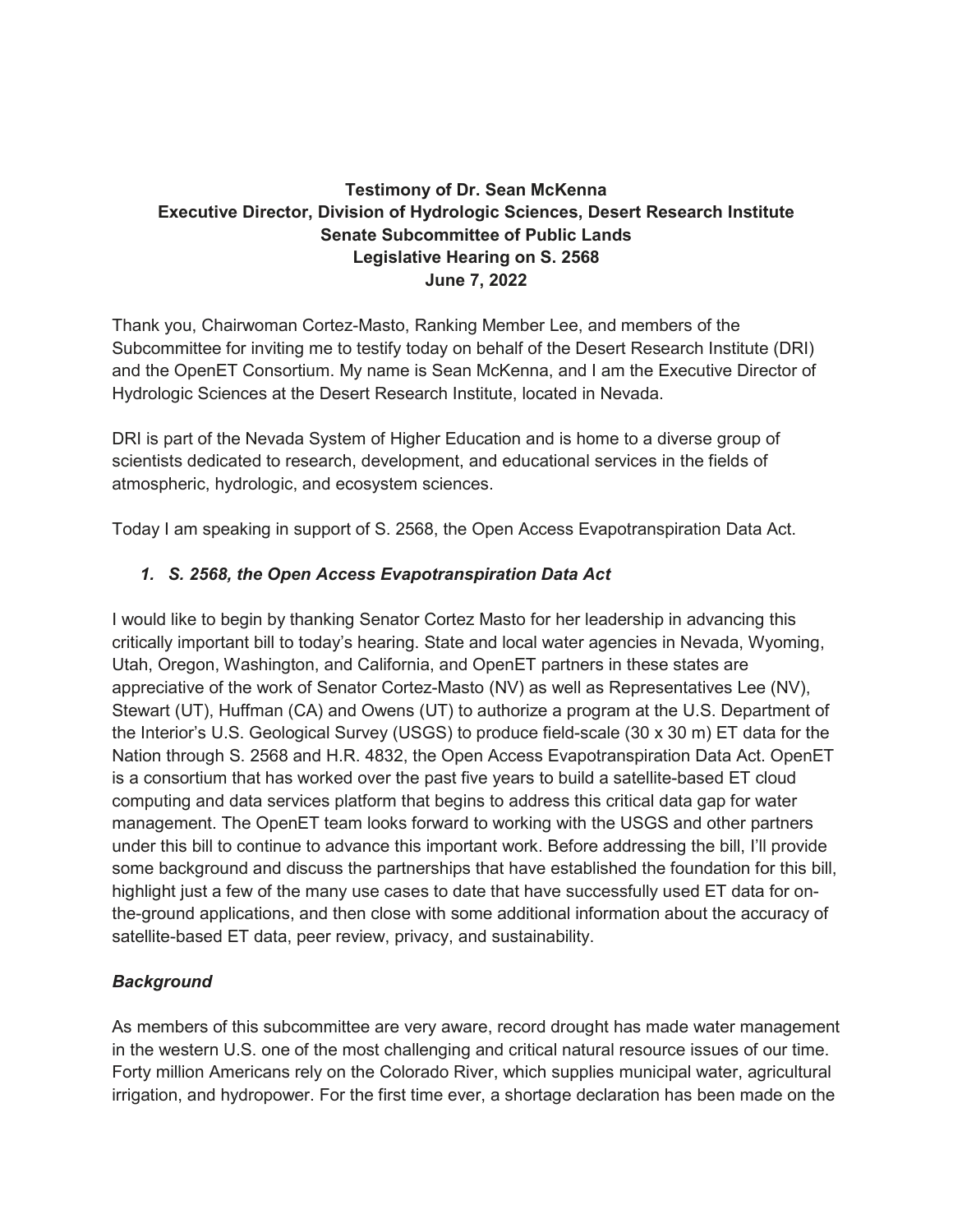river, forcing mandatory reductions in water use. To maximize the benefits of our water supplies during times of scarcity, we must know how much water is available, how much is needed to continue to grow our crops, and how much water is being consumed through evapotranspiration, or ET - the combined process of evaporation from soil and transpiration from plant leaves.

ET is a core driver of the Earth's water cycle, returning water to the atmosphere to fall again as precipitation. For irrigated agriculture, ET is a measure of the water used to grow food and can be relied on for irrigation design and scheduling, fertilizer management, field water balances, tracking crop stress, and for managing drought impacts. ET is the most difficult component of the water cycle to measure, and, as is true for any quantity, if it cannot be measured, it cannot be managed. S. 2568 and H.R. 4832 would enable USGS, in partnership with entities like OpenET and other scientists, practitioners and agencies, to solve that measurement gap.

OpenET is a satellite-based ET cloud computing and data services platform that builds upon decades of research by NASA, USGS, and U.S. Department of Agriculture (USDA) to provide historical, current, and forecasted ET data at the national level and at field scales. DRI codeveloped the OpenET platform and is a lead partner due to our extensive expertise in remote sensing and hydrology, and our strong partnerships with federal and state research and natural resource agencies.

OpenET uses publicly available data and the best available science to provide satellite-based ET maps through an easily accessible web-based platform where users can explore ET data at the field scale for millions of individual fields or at the original quarter-acre (30 x 30 m) resolution of the satellite data. While satellite-based field scale ET data already exist for some regions, these data are expensive, not readily available over large areas or time histories, and they often lack consistency, transparency, and reproducibility. The OpenET consortium and software platform was established to address these issues.

The word "open" in OpenET stands for the open, collaborative, and transparent development of the platform. OpenET brings together many of the leading scientists and developers behind satellite-based mapping of ET. It is also a core objective of OpenET to provide open access to ET data beyond government to farmers, practitioners, and water managers alike.

The OpenET technical team combines expertise in satellite-based estimation of ET, cloud computing, and user driven website design. It includes approximately 40 scientists and practitioners from NASA, DRI, USGS, USDA, seven universities, Environmental Defense Fund and partnership with Google. The broader OpenET community includes partnerships with more than 100 stakeholder entities and organizations. This includes growers and agricultural groups making irrigation scheduling and other decisions at the field scale, water district managers building water accounting and trading platforms, non-profit groups working with agricultural producers on conservation strategies, and state and federal agencies making drought and water resource assessments at local to national scales.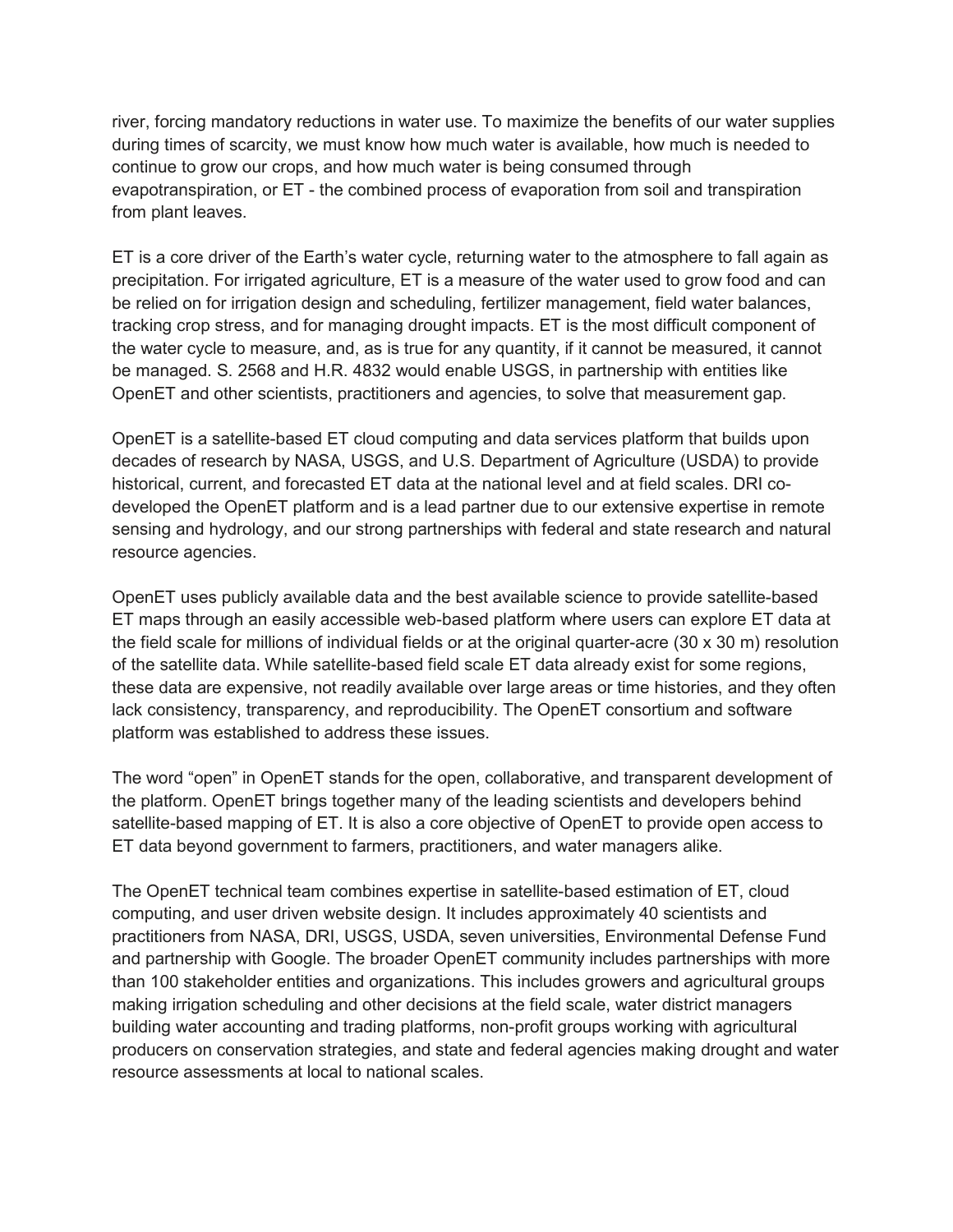S. 2568 would establish an Open Evapotranspiration Data Program at USGS that would build upon the foundation and scientific collaboration established by OpenET to produce and distribute satellite-based ET data, both to advance the quantification of ET and to facilitate use of these data across the U.S. Specifically, it would authorize up to \$14 million per year to:

- Provide agricultural producers, water resource managers, and the public with field scale ET data over large areas and time periods;
- Sustain and advance the technology and underlying science for satellite-based ET measurement;
- Coordinate among federal agencies on the incorporation and use of data from OpenET into national to local scale water planning, decision support tools, and reports;
- Produce continuous and consistent ET surfaces that aren't fragmented in time or space based on funding source, location, or method used.

S. 2568 also builds upon large investments by NASA, USGS, and NOAA to develop, launch, and operate a constellation of Earth-observing satellites, and to establish the ground data systems required to capture, process, store, and distribute satellite data. Landsat data is the primary satellite dataset used by the OpenET platform, and at 50 years, provides the longest continuous space-record of images of Earth's land surface in existence, and at the field scale the scale that crops and water are managed. OpenET is pleased to see S. 2568 further build on these investments in earth observation data for the purpose of maximizing the nation's water resources for people, agriculture and nature.

## *Demonstrating the Value of Satellite-based ET Data*

Satellite-based ET data is already being used to mitigate drought impacts and shape local solutions to water challenges in the West, with early applications of OpenET providing some good examples. A common goal for OpenET use cases has been to identify solutions that balance water supply and demand while supporting sustained agricultural production and vibrant rural economies. Open and equal access to ET data fosters greater collaboration between water management agencies and communities.

For example, OpenET is being used to assess drought impacts and better understand how changes in irrigation practices may help to achieve water management goals in the Upper Colorado River Basin states of Utah and Wyoming. The OpenET team is participating in a Utah Division of Water Resources pilot program with academics and agricultural producers in Enterprise Valley to assess new irrigation and monitoring technologies to support groundwater management. In Montana, OpenET is being used to support the development of comprehensive water budgets for stakeholders in the Bitterroot Valley and to assess low river flows and Whitefish die-offs in the Upper Yellowstone River. In California's Central Valley and San Francisco Bay Delta regions, OpenET data are being used as the foundational water use dataset for incentive-based water accounting, conservation, and credit programs. In Oregon's Harney Basin, ET data have been used by farmer and State Representative, Mark Owens to design more efficient irrigation systems that have resulted in 25% less applied water and 20% less power use, all in an effort to slow groundwater depletion and support groundwater management in the basin while reducing pumping costs for farmers.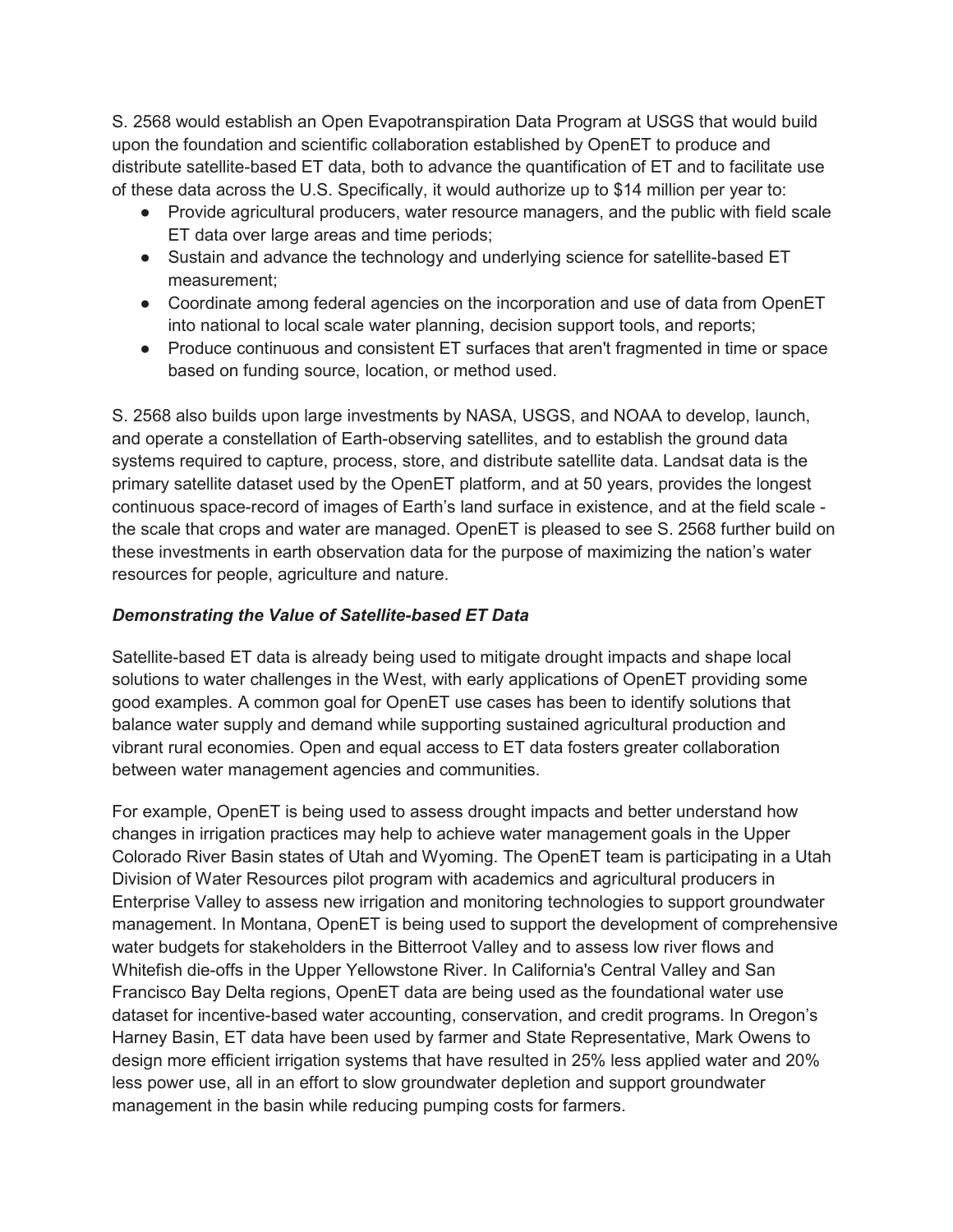OpenET use cases aren't limited to just the Western U.S. In the Mississippi Delta, OpenET partners are working with USGS to support groundwater and nutrient modeling efforts to better understand groundwater withdrawals and nutrient loads. OpenET provides a pathway for ET data to be readily available for use to manage water and fertilizer together to substantially reduce fertilizer use and save farmers money, with important benefits both to farmers and water quality in the Gulf of Mexico. For more information on OpenET use cases see [https://openetdata.org/openet-use-cases.](https://openetdata.org/openet-use-cases/)

As the drought in the West persists and water demand is continually increasing, having a clear understanding of our water use is critical for developing and implementing drought monitoring, management, and mitigation programs. S. 2568 would help to advance and further the reach of important tools like OpenET that can improve water management and give farmers and communities the transparent and easily accessible data they need to develop locally-driven solutions that are based on best available science.

With the constant threat of frequent and prolonged droughts that we're seeing, we need all the tools we can access to support and sustain agricultural production. One uniquely valuable tool is ET data that are accessible to individual farmers, water district managers and state and regional scientists alike. Over the next four years, it is critical that we are able to develop accurate water use and budget information at local to national scales for a secure agricultural future.

### **Additional Information on Satellite-based ET Approaches**

Built on Publicly Available Data: The satellite-based ET mapping approaches that would be supported by S. 2568 (like those available via the OpenET platform) are built using only publicly available data, including satellite, weather, climate, soils, vegetation, and parcel data. Within OpenET, any data used by private parties to query datasets or produce reports remain secure in custom user databases where they are only available to the user.

Accuracy and Peer Review: OpenET has completed the largest, most rigorous satellite-based ET intercomparison efforts to date, which included ground-truthing the data with over 140 ET measurement stations to assess overall accuracy. The stations span a diverse range of crop types and natural ecosystems, providing a robust assessment of model accuracy across varying conditions. Results from the accuracy assessment showed that the satellite-based ET models included in OpenET were within 9 percent of the field measured value on an annual basis, and within 17 percent at a monthly timestep. For perspective, errors reported for measurements of stream and river flows across the country generally range from 5 to 20 percent. These results were published in 2021 by the OpenET team as a peer-reviewed, open access scientific paper in the Journal of the American Water Resources Association and is included in this testimony. The OpenET consortium includes the world's leading experts in the field of satellite-based ET mapping. The OpenET technical team has collectively published over 600 peer reviewed papers on ET and includes the primary developers of the satellite-based ET models commonly used by government, academia, and industry. The OpenET team is committed to open and transparent science. For more details on the accuracy assessment and methodology see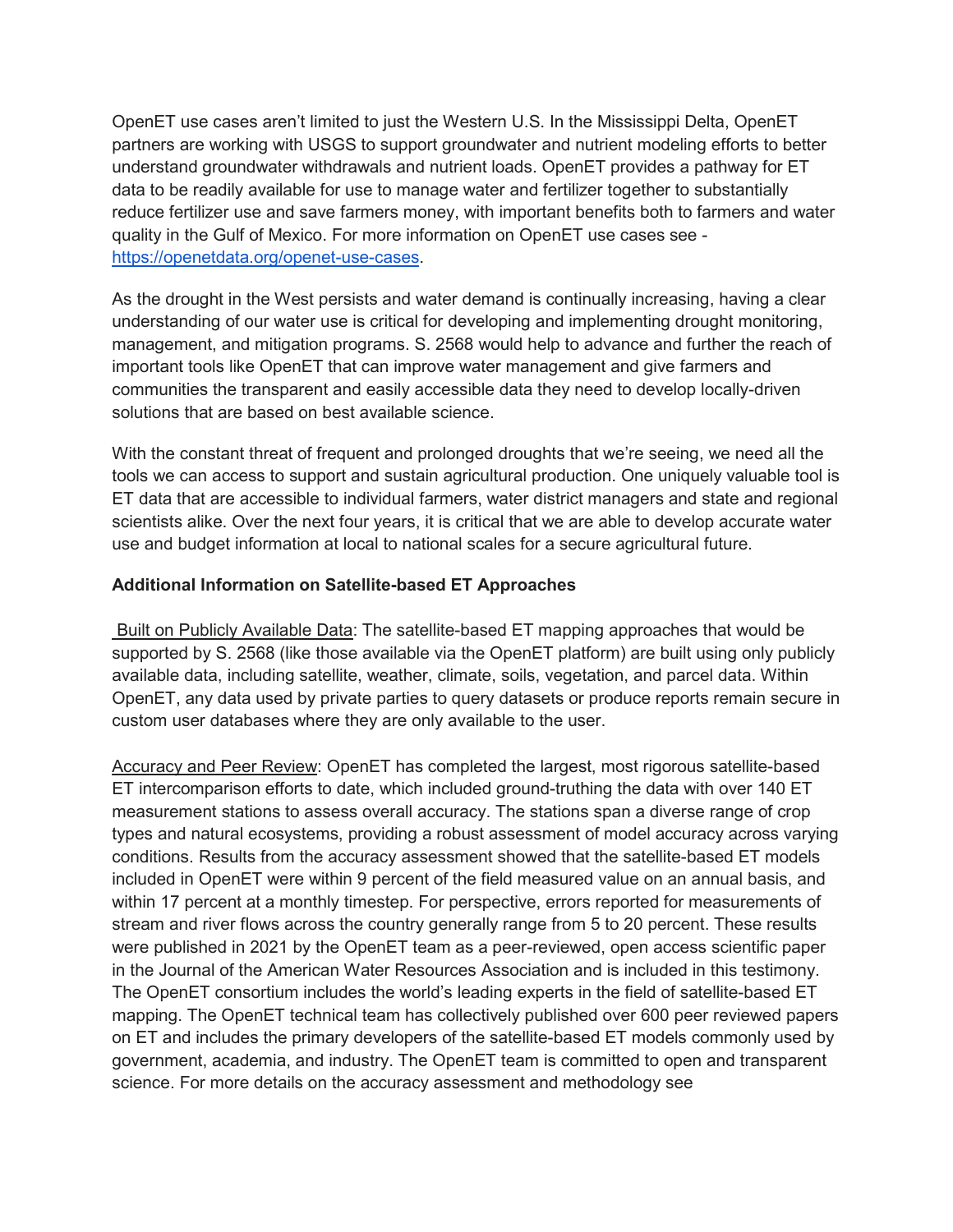#### [https://openetdata.org/accuracy.](https://openetdata.org/accuracy)

Sustainability and Continued Advancement of the Science: Sustaining and advancing the underlying science, automated production of transparent and consistent ET data at national scales, and stakeholder engagement with water agencies and agricultural producers are core components of this legislation and underscores the need for the federal government's support and participation. Additional collaboration with federal agencies, extension specialists, agricultural producers, and university partners to conduct additional accuracy assessment for key crops and regions is also needed. A primary goal for OpenET going forward is to continually provide the best available science-based estimates of ET at scale and with consistency and transparency. This requires teams of researchers and software developers from across the federal government and working collaboratively with the academic community, water resource managers and agricultural producers to maintain and update software and data archives as the science, underlying input data, validation sites, and computing platforms advance and evolve. The OpenET consortium looks forward to partnering with the USGS and the broader science and practitioner community to continue to advance ET science with support from S. 2568 and will incorporate rigorously tested new models and approaches into the OpenET platform over time when they serve to improve the accuracy or performance of the estimates for certain regions or land cover types.

### *Conclusions*

Today, access to accurate, timely satellite-based data on the amount of water used to grow food is very limited and often expensive, keeping it out of the hands of most farmers and local decision-makers. OpenET will fill a critical information gap in water management at a time when it is urgently needed by providing a cost-effective tool for agricultural growers to sustain water supplies and agricultural production.

The biggest threat to U.S. agricultural producers today is drought and lack of data to develop accurate water use and budget information. We must find the most cost-effective ways to support and sustain water supplies for agricultural production. S. 2568 will support development of the data needed to enable investments and programs to improve the availability and reliability of our water supplies for agriculture in ways that have not previously been possible.

Supporting S. 2568 will help farmers and water managers adapt to the more intense droughts that we are now experiencing and develop more accurate water budgets and innovative management programs to ensure adequate water supplies for agriculture, people and ecosystems.

We thank Chair Cortez-Masto for her vision and insight to advance this important legislation, and the Committee for their time and interest in evapotranspiration. We are committed to working with the Chair under her leadership and stakeholders to enhance the legislation during the legislative process.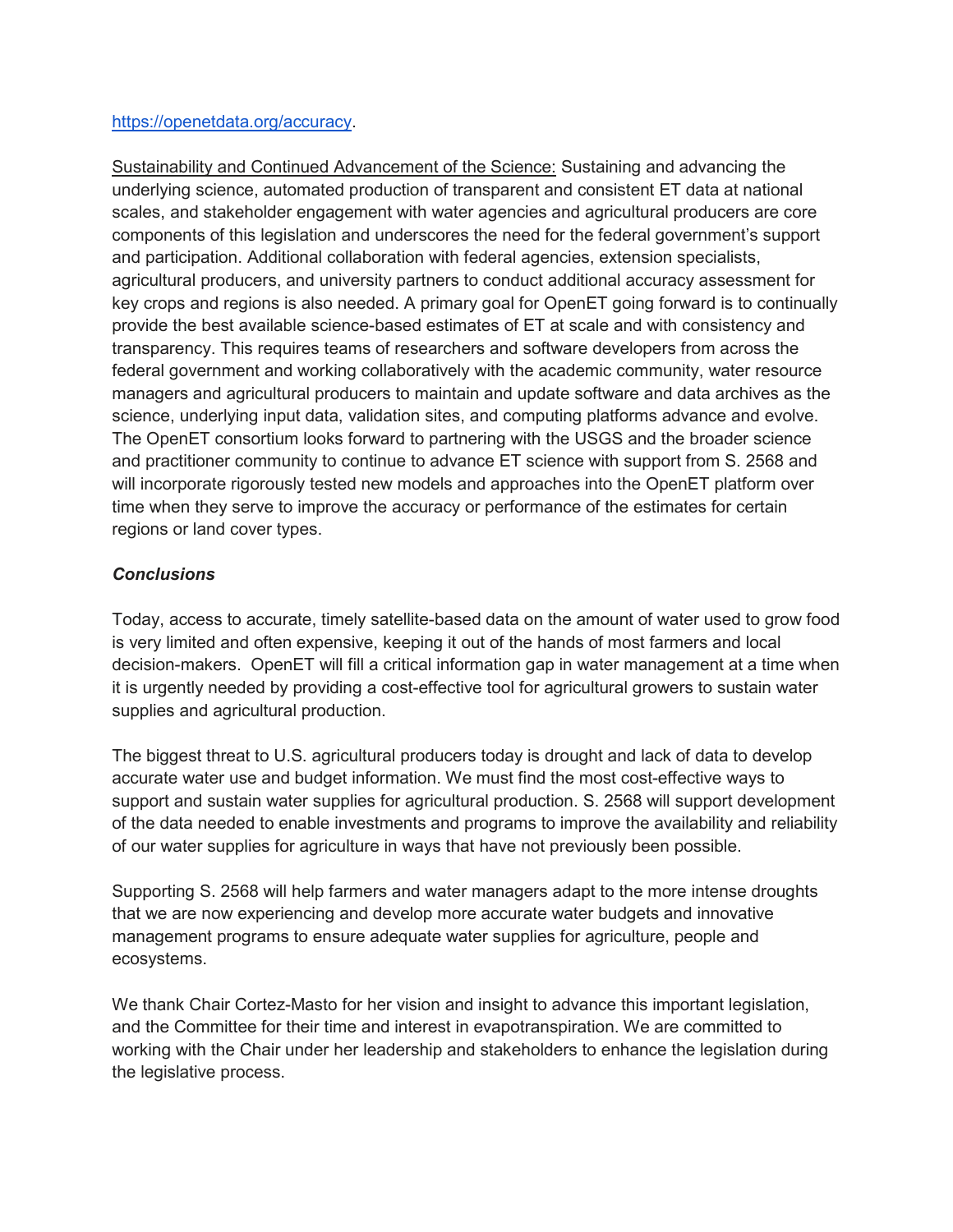## *Support for OpenET from Western Water Agencies, Councils, and Agricultural Producers*

"Tools to measure and monitor agricultural and other outdoor water uses and needs are increasingly important for present and future management of scarce water resources, particularly given recurring drought. OpenET will provide credible, transparent, automated, easily accessible consumptive water use data, through a broad network of collaborators also developing and refining operational applications. No such system can provide more easy access to more timely data with more refined spatial coverage. Currently, access to satellite and ET data is limited and expensive to process and interpret for many water users and decisionmakers."

*—Tony Willardson, Executive Director, Western States Water Council*

"The Harney Basin is running a groundwater deficit of 120,000 acre-feet to 130,000 acre-feet per year. We have used ET data to gain a better understanding of our water consumption and design more efficient irrigation systems that use about 15% less water. This could translate to a savings of 18% to 20% on electricity costs for pumping, too. With the demands on water from a growing population and feeding more people, we have to figure out how to get the best value from every drop of water. ET data is crucial to providing this information… As the Western United States experiences a more water-constrained environment and effects from climate change, having thorough and accurate data is imperative to understanding how we must operate. Production and access to OpenET data, as described in S. 2568 is the most effective way to broadly distribute this information and to better understand evapotranspiration for water management. We need to know what we have in order to best utilize our resources." *—Oregon State Rep. (R) Mark Owens. Owens owns or manages 3,200 acres of farmland in Crane, OR.*

"If you give farmers better information on when they should and shouldn't have their water on, you're going to save water. I think that's the great value of OpenET." —*Denise Moyle, Nevada Alfalfa Farmer*

"Measuring water use in the Delta with traditional ground-based tools is a fool's errand because of the region's unique hydrology. OpenET provides us the ability to gain a more precise, timely and meaningful measurement of water use in the Delta. OpenET will be of great value for Delta farmers, state regulators, and policymakers as we collaborate to better manage our common vital water resources for our future."

—*Brett Baker, Sixth-generation Pear Farmer and Attorney, Central Delta Water Agency*

"Every five years, the Bureau of Reclamation is tasked with creating a report that summarizes water use and loss for the Upper Colorado River Basin states. Currently, there are several satellite-based methodologies to measure water, many of which will be incorporated into OpenET. Consequently, OpenET will serve as a valuable tool for us to test and compare ET measurement methodologies to determine the best approach for future studies." *—James Prairie, Hydrologic Engineer, U.S. Department of Interior, Bureau of Reclamation*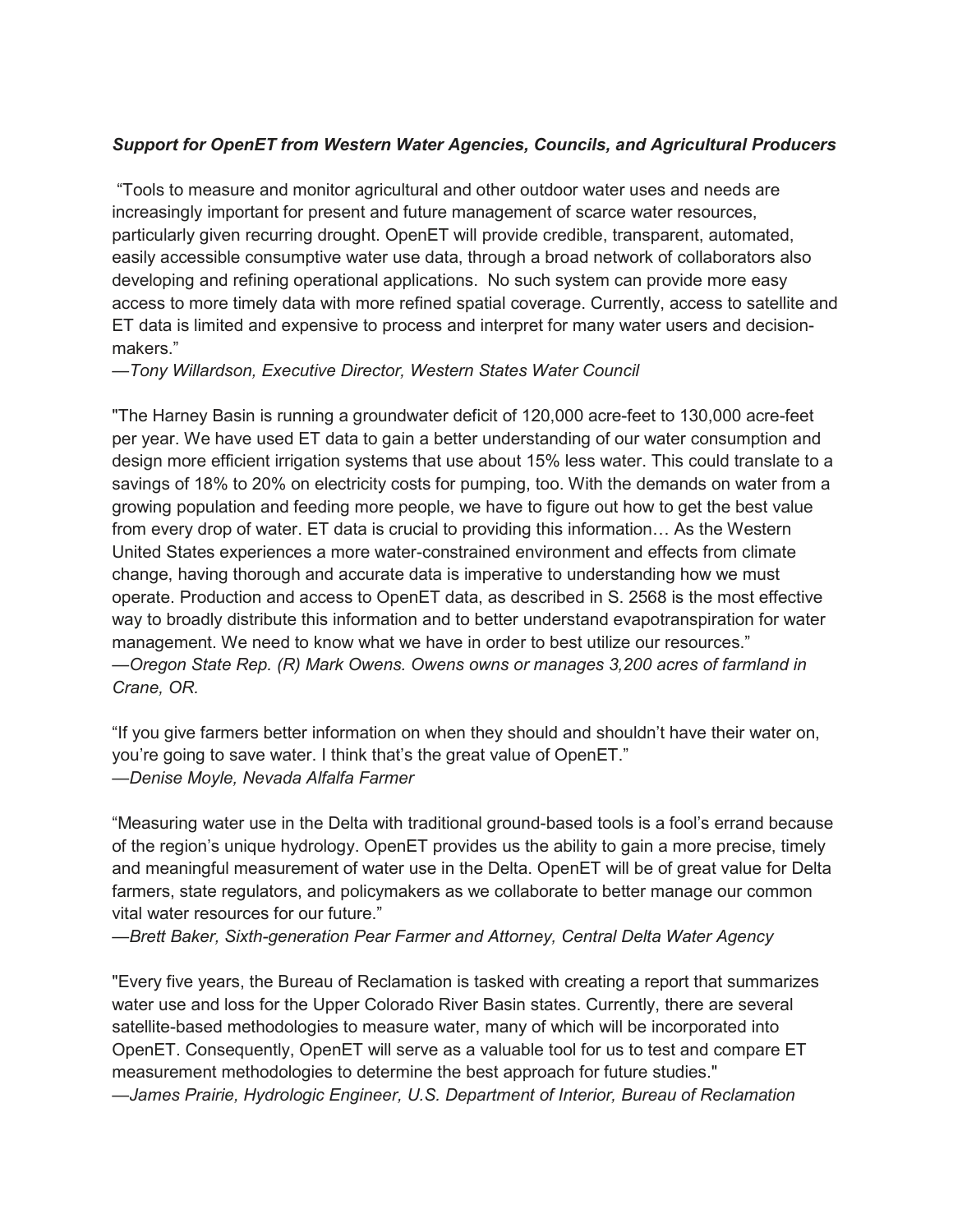"To comply with the new groundwater law in California, it's imperative to have accurate, transparent water use data to serve to build a groundwater budget. But currently ET data can be very expensive to acquire from consultants or universities, and the methodologies are often inconsistent and unclear. Consequently, Rosedale turned to OpenET for accurate parcel-level ET water data at a lower cost to build an online accounting platform for our landowners to more easily manage their own groundwater budgets. Because the OpenET project has brought together a team of leading experts on several approaches for measuring ET, I'm confident it will become the de facto source of water data among landowners and water managers alike." *—Eric Averett, General Manager, Rosedale-Rio Bravo Water Storage District (California)*

"OpenET is a great step forward for managing water needs in a time when demand far surpasses supply. Helping our farmers and ranchers more effectively manage their water use not only helps their crop and bottom line but creates opportunities for more water to remain in our river systems to benefit both people and nature."

*—Aaron Derwingson, Water Projects Director, Colorado River Program, The Nature Conservancy*

"Gallo has invested substantially in ET data research because it enables us to use water much more sustainably as we face more frequent heat spikes and increasingly severe droughts. Working with USDA and NASA, we have experimentally used ET data to adjust irrigation amounts to actual vine water needs and to reduce applied water by up to 20%. But we need OpenET to be able to scale this application to all our vineyard acres." —*Maria Mar Alsina, Research Scientist, E. & J. Gallo Winery*

"The development of OpenET is fundamental to filling a data black hole related to consumptive use of water. We are thrilled with the prospects it provides for improved, informed water management at the scale of basin and farm, alike. The passage of S. 2568 is crucial to making every drop count, at a time when every drop really does count."

*—Bart Leeflang, Central Utah Water Conservancy District, Colorado River Program Manager*

"We learned from the last major drought in California that reliable water data is almost as critical to farmers and water managers as the water supply itself. The launch of OpenET during our current, even more severe drought will be invaluable in helping farmers and water managers plan for agricultural water needs in a way that just wasn't possible before." *—E. Joaquin Esquivel, Chair of the California State Water Resources Control Board*

"The Nevada Division of Water Resources strongly supports the continued development and public accessibility of OpenET. This outstanding program directly benefits water users throughout Nevada and the west who strive to improve efficiency and conserve water. Public access to these data will be increasingly vital to support water users and responsible water management needs into the future."

*—Adam Sullivan, Nevada State Engineer, Nevada Division of Water Resources*